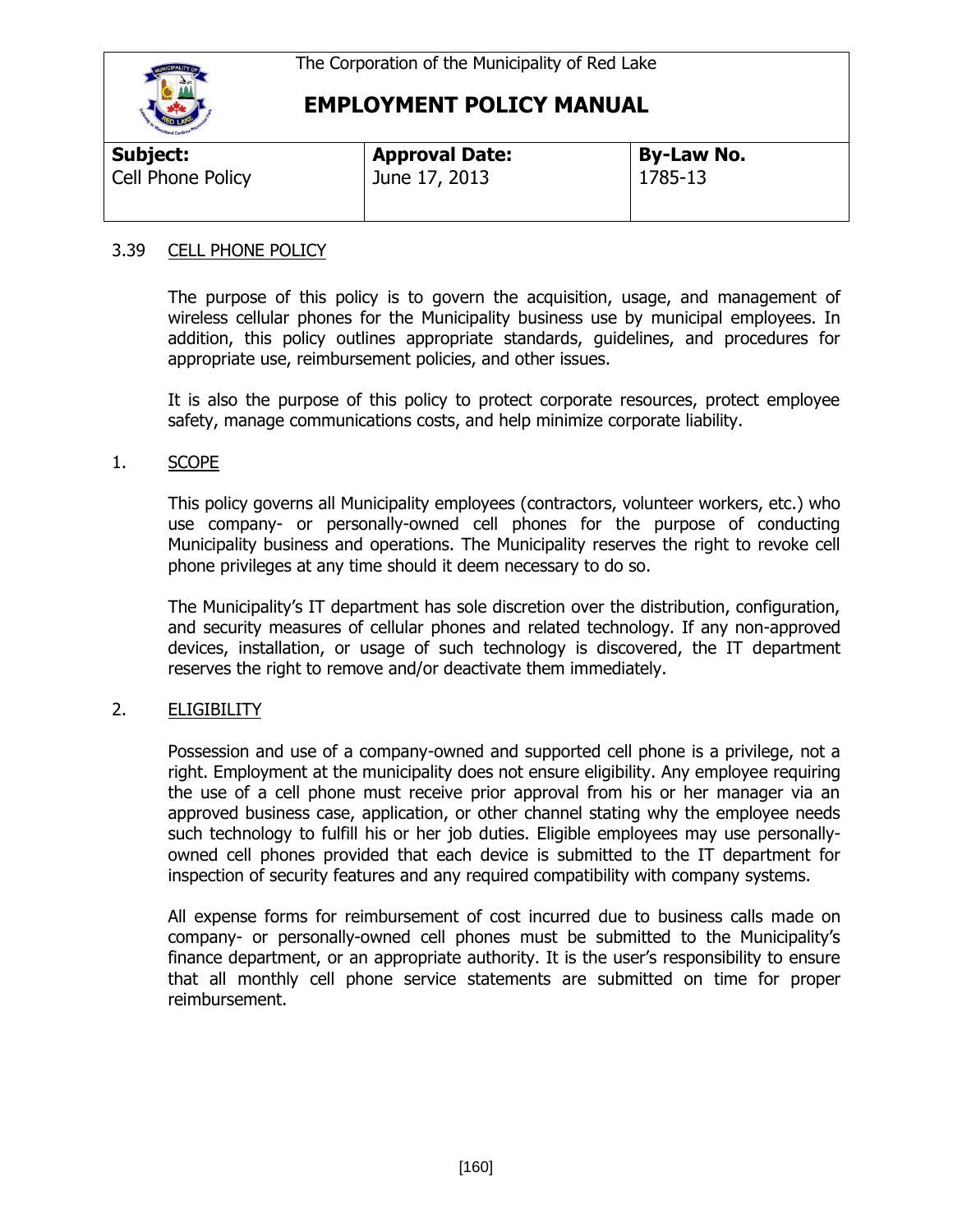

## **EMPLOYMENT POLICY MANUAL**

| Subject:          | <b>Approval Date:</b> | <b>By-Law No.</b> |  |  |
|-------------------|-----------------------|-------------------|--|--|
| Cell Phone Policy | June 17, 2013         | 1785-13           |  |  |
|                   |                       |                   |  |  |

### 3. POLICY AND APPROPRIATE USE

Cell phones and service packages used to conduct the Municipality business must be used responsibly, ethically, and cost-effectively. Therefore, the following policy statements must be adhered to at all times:

- 1. Personal use of company-owned cell phones is permitted. The employee/Council Member shall sign the invoice and reimburse the Municipality for all non-work related costs.
- 2. The Municipality will not reimburse employees for any and all personal calls made or received using a personally-owned cell phone that has been approved to conduct company business.
- 3. Neither company- nor personally-owned cell phones intended for business use may be used to conduct illegal transactions, harassment, or any other unacceptable behaviour, as defined in the Municipality's Harassment Policy.
- 4. Employees are strictly forbidden to make or receive business calls on a cell phone while operating a motor vehicle, whether that vehicle is personally-owned, companyowned or leased or rented by the company. This includes both company- and personally-owned cell phones.
- 5. Exceptions to this policy statement may be made in the case of extreme emergencies, such as an accident, vehicle failure, or other imminent danger. Nevertheless, it is required that drivers pull over safely and park the car before making a cell phone call.
- 6. Whenever a company-owned cell phone is damaged, lost, or stolen, such incidents must be reported immediately to the employee's supervisor, the IT department, and the finance department.
- 7. Authorized cell phone users are responsible for reimbursing the Municipality for the full costs of damaged, lost, or stolen cell phones and related accessories if they were damaged, lost, or stolen due to user negligence or neglect.
- 8. Prior to termination of employment or job duties requiring cell phone use, each cell phone user must:
	- Reconcile all charges on his or her service account.